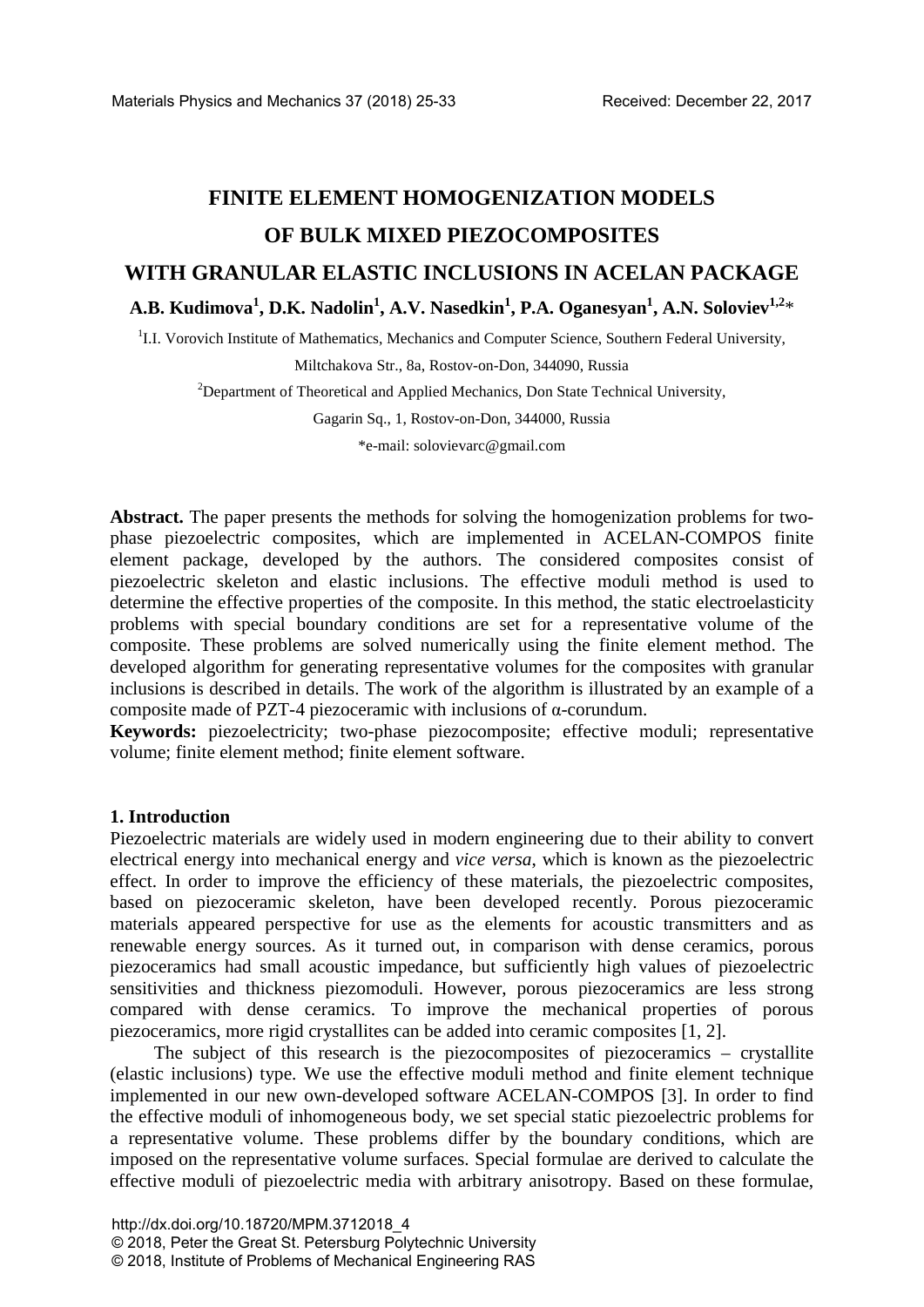we can find the full set of effective moduli for ceramic polycrystalline piezocomposites using finite element method.

As a representative volume, we consider a cube evenly divided into cubic eight-node finite elements. For a mixed two-phase composite, such element can have piezoelectric properties for material of the skeleton or elastic properties for the material of inclusions. Inclusions are simulated as granules, consisting of one or more structural elements not connected with other granules (composite of 3-0 connectivity type [4]). The input user parameters are the minimum and maximum granule size, as well as the maximum quantum of inclusions in the representative volume. Random choice of the supporting element for the granule ensures the stochastic resulting distribution. The granule grows according to an algorithm that allows the granule to be shaped as close to the ball as possible, while avoiding unnaturally elongated elements.

To provide an example, we consider a polycrystalline piezoceramic with sapphire ( $\alpha$ -corundum) crystallites Al<sub>2</sub>O<sub>3</sub> as inclusions. The effective moduli of the inclusions are calculated as the average moduli of monophase polycrystallite of trigonal system. The results of calculations give the full set of the effective moduli.

# **2. Homogenization of two-phase piezoelectric composite by effective moduli method**

Let  $\Omega$  be a representative volume of a two-phase composite heterogeneous body composed of two piezoelectric materials  $\Omega = \Omega^{(1)} \cup \Omega^{(2)}$ , where the phase  $\Omega^{(1)}$  is the skeleton or the main medium and the phase  $\Omega^{(2)}$  is the inclusion;  $\Gamma = \partial \Omega$  is the external boundary of the volume  $\Omega$ ;  ${\bf x} = \{x_1, x_2, x_3\}$  is the vector of the spatial coordinates.

In order to determine the effective moduli of the composite, let us consider the following static piezoelectric boundary problem

$$
\mathbf{L}^*(\nabla) \cdot \mathbf{T} = 0, \ \nabla \cdot \mathbf{D} = 0, \ \mathbf{T} = \mathbf{c} \cdot \mathbf{S} - \mathbf{e}^* \cdot \mathbf{E}, \ \mathbf{D} = \mathbf{e} \cdot \mathbf{S} + \mathbf{\kappa} \cdot \mathbf{E}, \tag{1}
$$

$$
\mathbf{S} = \mathbf{L}(\nabla) \cdot \mathbf{u}, \ \mathbf{E} = -\nabla \varphi, \ \mathbf{L}^*(\nabla) = \begin{bmatrix} \partial_1 & 0 & 0 & 0 & \partial_3 & \partial_2 \\ 0 & \partial_2 & 0 & \partial_3 & 0 & \partial_1 \\ 0 & 0 & \partial_3 & \partial_2 & \partial_1 & 0 \end{bmatrix}, \ \nabla = \begin{bmatrix} \partial_1 \\ \partial_2 \\ \partial_3 \end{bmatrix}, \tag{2}
$$

$$
\mathbf{u} = \mathbf{L}^*(\mathbf{x}) \cdot \mathbf{S}_0, \ \varphi = -\mathbf{x} \cdot \mathbf{E}_0, \ \mathbf{x} \in \Gamma \,, \tag{3}
$$

where  ${\bf T} = {\sigma_{11}, \sigma_{22}, \sigma_{33}, \sigma_{23}, \sigma_{13}, \sigma_{12}}$  is the array of the stress components  $\sigma_{ij}$ ;  $S = {\varepsilon_{11}, \varepsilon_{22}, \varepsilon_{33}, 2\varepsilon_{23}, 2\varepsilon_{13}, 2\varepsilon_{12}}$  is the array of the strain components  $\varepsilon_{ij}$ ; **D** is the electric flux density vector or the electric displacement vector; **E** is the electric field vector; **u** is the vector-function of mechanical displacement;  $\varphi$  is the function of electric potential;  $\mathbf{c} = \mathbf{c}^E$  is the  $6 \times 6$  matrix of elastic stiffness moduli; **e** is the  $3 \times 6$  matrix of piezoelectric moduli;  $\mathbf{k} = \mathbf{\varepsilon}^s$  is the 3×3 matrix of dielectric permittivity moduli;  $\mathbf{c} = \mathbf{c}^{(i)}$ ,  $\mathbf{e} = \mathbf{e}^{(i)}$ ,  $\mathbf{\kappa} = \mathbf{\kappa}^{(i)}$  for  $\mathbf{x} \in \Omega^{(i)}$ ;  $\mathbf{S}_0 = {\varepsilon_{011}, \varepsilon_{022}, \varepsilon_{033}, 2\varepsilon_{023}, 2\varepsilon_{013}, 2\varepsilon_{012}}$ ;  $\varepsilon_{0km}$  are some constant values that do not depend on **x**;  $\mathbf{E}_0$  is some constant vector;  $(\ldots)^*$  is the transpose operation; and  $(\ldots) \cdot (\ldots)$  is the scalar product operation.

By using (3), we can select such boundary conditions that enable us to obtain obvious expressions for the effective moduli:

I. 
$$
\mathbf{S}_0 = S_0 \mathbf{h}_{\beta}, \mathbf{E}_0 = 0 \implies c_{\alpha\beta}^{\text{eff}} = \langle T_{\alpha} \rangle / S_0, e_{i\beta}^{\text{eff}} = \langle D_i \rangle / S_0,
$$
 (4)

II. 
$$
\mathbf{S}_0 = 0
$$
,  $\mathbf{E}_0 = E_0 \mathbf{e}_m$ ,  $\Rightarrow e_{m\alpha}^{\text{eff}} = -\langle T_\alpha \rangle / E_0$ ,  $\kappa_{im}^{\text{eff}} =\langle D_i \rangle / E_0$ , (5)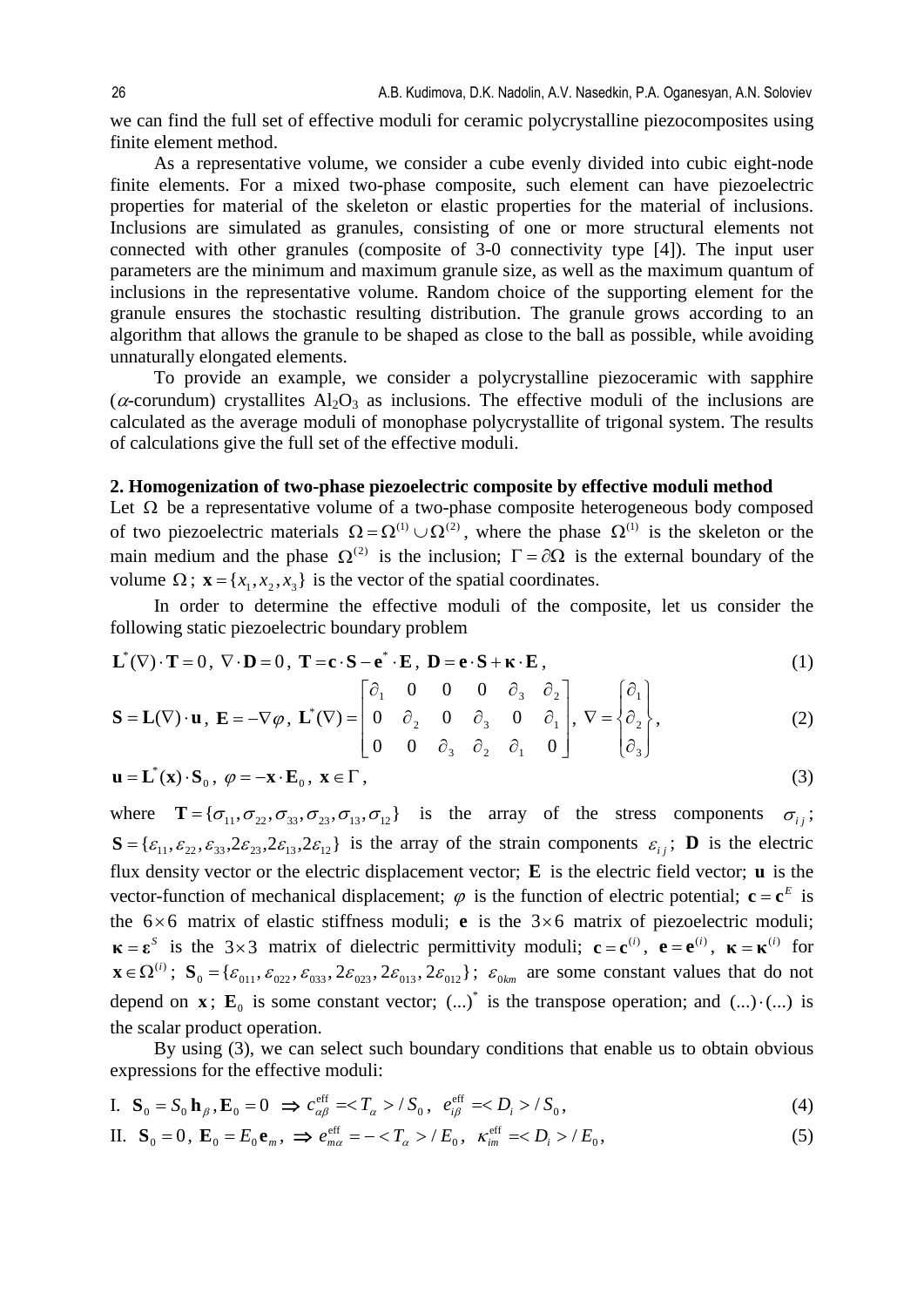where  $S_0$  = const;  $E_0$  = const;  $\beta$  is a fixed index ranging from 1 to 6; *m* is a fixed index ranging from 1 to 3;  $\mathbf{h}_{\beta}$  is the vector from six-dimensional basic set for the components of the strain tensor;  $\mathbf{h}_j = \mathbf{e}_j \mathbf{e}_j$ ,  $j = 1, 2, 3;$   $\mathbf{h}_4 = (\mathbf{e}_2 \mathbf{e}_3 + \mathbf{e}_3 \mathbf{e}_2)/2$ ;  $\mathbf{h}_5 = (\mathbf{e}_1 \mathbf{e}_3 + \mathbf{e}_3 \mathbf{e}_1)/2$ ;  $\mathbf{h}_6 = (\mathbf{e}_1 \mathbf{e}_2 + \mathbf{e}_2 \mathbf{e}_1)/2$ ;  $\mathbf{e}_i$  are the orts of the Cartesian coordinate system;  $\alpha = 1, 2, ..., 6$ ;  $i = 1, 2, 3$ ; hereinafter the angle brackets denote the averaged by the volume  $\Omega$  values:  $< (...)> = (1/|\Omega|)\int_{\Omega} (...) d\Omega.$ 

By using Equations (4), (5), from the solutions of six problems (1) – (4) for  $\beta = 1, 2, ..., 6$ , and from the finite element solutions of three problems (1) – (3), (5) for  $m = 1, 2, 3$ , we can obtain the full set of the effective moduli  $c_{\alpha\beta}^{\text{eff}}$ ,  $e_{\alpha\beta}^{\text{eff}}$ ,  $\kappa_{im}^{\text{eff}}$  for a two-phase piezoelectric composite. Note, that this technique is suitable when the phase  $\Omega^{(2)}$  is presented by the elastic inclusions with  $e^{(2)} = 0$ . The background and more detailed description of the considered approaches are presented in [3, 5].

# **3. The description of the algorithm for creating the 3-0 connectivity composite**

In ACELAN-COMPOS, we simulate mixed composite materials using cubic eight-node or twenty-node elements in the representative volume. There are a number of algorithms in ACELAN-COMPOS for creating the representative volumes with different types of connectivity and with controlled characteristics of the internal structure [3]. A granule generation algorithm (3-0 connectivity algorithm) to model a composite with separate inclusions is used below. This section gives a detailed description of this algorithm.

Consider a granule as simply connected region of a specific material, consisting of one or more structural elements. The generation of granules occurs within a special area, called a domain. The domain is a cube, evenly divided along each side into eight smaller cubes. Thus, the domain consists of  $8\times8\times8=512$  identical cubic elements. These elements are identified with the corresponding finite elements in the subsequent numerical calculations. The granule size, as well as its location within the domain, is determined randomly. The algorithm can build one or more granules in the domain. At the same time, it is guaranteed that the granules inside the domain will not be connected to each other.

As input data, the user specifies the percentage of granules material in the volume of the domain, as well as the minimum and maximum granule sizes. The process of the granule generation occurs sequentially until the user-defined percentage of their content is reached. When the percentage of granules is exceeded by adding any granule of minimum size the algorithm also terminates. During the execution of the algorithm, two obligatory conditions must be satisfied: the granules do not adhere to each other, and the skeleton of the basic material remains simply connected.

The supporting element for generating the granule is selected randomly inside the domain. The granule is grown by random selection of the candidate (for example, element number 1 in Fig. 1b) in one of six possible directions (Fig. 1a), the remaining directions fall into the queue with increasing numbering (Fig. 1b, light gray elements  $2 - 4$ ). Then the elements that border the selected element along the planes in terms of the degree of proximity to the granule center (Fig. 1b, elements  $5 - 7$ ) are added to this queue. This process is repeated according to the scheme presented in Fig. 2a (Fig. 1 and Fig. 2 show a two-dimensional area for the clarity of presentation). The generation of the granule is terminated when either the granule reaches the maximum size, or the queue of candidates for addition is exhausted. Upon completion of the construction, the granules of the elements, bordering the constructed granule, are excluded from the further distribution process (Fig. 2b, elements marked with a cross). This allows us to avoid the case of the granules merging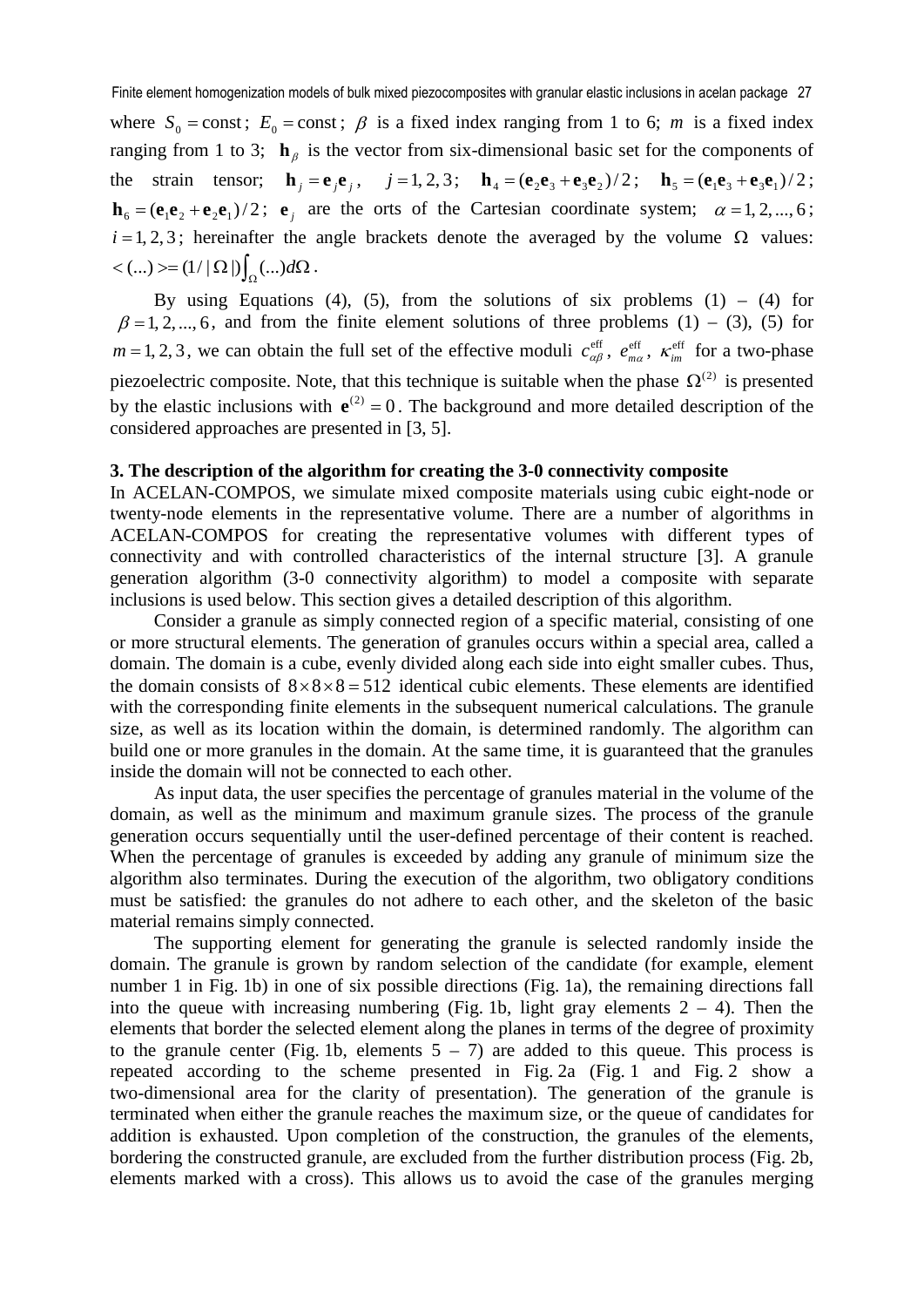within the domain. At the same time, the merging of the granules, located on the domain border and belonging to different domains, is still possible.



**Fig. 1**. (a) Supporting element of the granule and the possible directions, (b) order of adding elements to the granule.



Fig. 2. (a) Order of adding the elements to the granule on the third step of the algorithm, (b) constructed granule with the elements, excluded from the subsequent construction.

When the granule construction is completed (Fig. 3), we check whether the addition of the granule of the minimum size will exceed the user-defined ratio. In case, the addition of the granule is possible, the process is repeated.



**Fig. 3**. Example of built granule.

If the queue of potential candidates for the granule extension is exhausted before the granule reaches a minimum size, then the granule does not form, and all the belonging elements are excluded from further consideration. The situation described can be explained as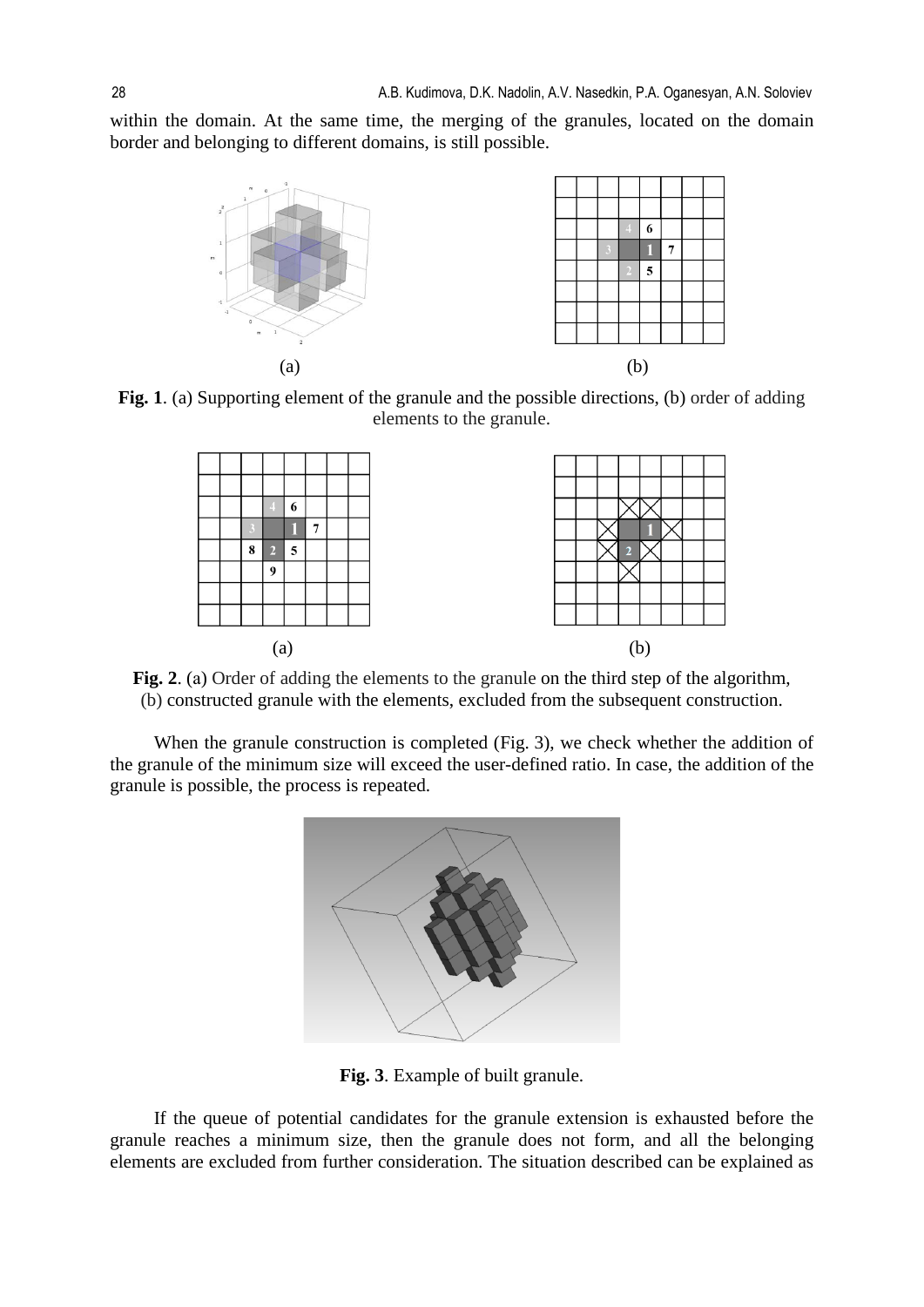Finite element homogenization models of bulk mixed piezocomposites with granular elastic inclusions in acelan package 29

follows: the subregion of the skeleton material, from which the supporting element is selected, is not large enough to accommodate a granule of the minimum volume.

The algorithm permits to generate the granules that do not exceed the maximum size of the granule. However, the cases when the granule is located near to the domain edges can lead to the creation of granules that exceed the maximum size.

#### **4. The results of numerical experiments**

As an example, in this section we will consider  $PZT/\alpha$ -Al<sub>2</sub>O<sub>3</sub> piezoceramic/monocrystal composite material. We determine the effective moduli of polycrystalline piezoceramic in two stages. At the first stage, we calculate the effective moduli for material of inclusions. At the second stage, we consider a piezocomposite with isotropic inclusions as a two-phase composite. Here we can use the models of representative volumes with elastic isotropic inclusions, described in the previous sections.

In accordance with [6], at the first stage we obtain the averaged moduli of  $\alpha$ -corundum as an isotropic phase:  $E^{(2)} = 40.26 \cdot 10^{10}$  N/m<sup>2</sup>;  $v^{(2)} = 0.23$ ;  $c_{11}^{(2)} = 46.88 \cdot 10^{10}$  N/m<sup>2</sup>,  $c_{12}^{(2)} = 14.22 \cdot 10^{10}$  N/m<sup>2</sup>;  $\kappa^{(2)} = 10 \varepsilon_0$ . For dense piezoceramic PZT-4 we take the following material constants:  $c_{11}^{(1)} = 13.9 \cdot 10^{10} \text{ N/m}^2$ ;  $c_{12}^{(1)} = 7.78 \cdot 10^{10} \text{ N/m}^2$ ;  $c_{13}^{(1)} = 7.43 \cdot 10^{10} \text{ N/m}^2$ ;  $c_{33}^{(1)} = 11.5 \cdot 10^{10}$  N/m<sup>2</sup>;  $c_{44}^{(1)} = 2.56 \cdot 10^{10}$  N/m<sup>2</sup>;  $e_{31}^{(1)} = -5.2$  C/m<sup>2</sup>;  $e_{33}^{(1)} = 15.1$  C/m<sup>2</sup>;  $e_{15}^{(1)} = 12.7 \text{ C/m}^2$ ;  $\kappa_{11}^{(1)} = 730\varepsilon_0$ ;  $\kappa_{33}^{(1)} = 635\varepsilon_0$ ;  $\varepsilon_0 = 8.85 \cdot 10^{-12} \text{ F/m}$ .

The geometric models of the composites with 3-0 connectivity were exported to binary format for the APDL ANSYS program. This program allows one to determine the effective moduli of the composite, based on the technique, described in [5].

Table 1 shows the effective moduli with a fixed percentage of inclusions (30%) with arbitrary random granule sizes and different number of finite elements in the representative volume of the composite (8, 16 or 32 elements along each side). The letters a, b and c indicate various starts of the granule generation program. Table 2 presents similar results for 60% of granules.

|                                                                       | 8a     | 8b     | 8c     | 16a    | 16 <sub>b</sub> | 16c    | 32a    | 32 <sub>b</sub> | 32c    |
|-----------------------------------------------------------------------|--------|--------|--------|--------|-----------------|--------|--------|-----------------|--------|
| $Al_2O_3$ (%)                                                         | 29     | 30     | 30     | 30     | 30              | 30     | 30     | 30              | 30     |
| $c_{11}^{\text{eff}}$ , 10 <sup>10</sup> N/m <sup>2</sup>             | 21.3   | 21.9   | 21.7   | 20.5   | 21.1            | 20.9   | 20.4   | 20.3            | 20.4   |
| $c_{12}^{\text{eff}}$ , 10 <sup>10</sup> N/m <sup>2</sup>             | 9.1    | 9.3    | 9.2    | 9.1    | 9.1             | 9.2    | 9.2    | 9.2             | 9.2    |
| $c_{13}^{\text{eff}}$ , 10 <sup>10</sup> N/m <sup>2</sup>             | 8.7    | 8.9    | 8.9    | 8.8    | 8.7             | 8.7    | 8.7    | 8.7             | 8.7    |
| $c_{33}^{\text{eff}}$ , 10 <sup>10</sup> N/m <sup>2</sup>             | 19.7   | 20.9   | 20.5   | 20.0   | 19.8            | 19.8   | 19.4   | 19.5            | 19.3   |
| $c_{\text{\tiny 44}}^{\text{\tiny eff}}, 10^{10}$<br>N/m <sup>2</sup> | 5.8    | 6.4    | 6.1    | 5.8    | 5.6             | 5.8    | 5.4    | 5.5             | 5.4    |
| $e_{31}^{\text{eff}}$ , C/m <sup>2</sup>                              | $-3.8$ | $-3.8$ | $-3.9$ | $-4.0$ | $-3.9$          | $-3.9$ | $-3.9$ | $-4.0$          | $-4.0$ |
| $e_{33}^{\text{eff}}$ , C/m <sup>2</sup>                              | 10.2   | 10.0   | 10.0   | 9.7    | 9.7             | 9.8    | 9.5    | 9.7             | 9.6    |
| $e_{15}^{\text{eff}}$ , C/m <sup>2</sup>                              | 8.9    | 8.4    | 8.9    | 8.5    | 8.9             | 8.7    | 8.8    | 8.6             | 8.8    |
| $\kappa_{11}^{\text{eff}}/\varepsilon_0$                              | 485    | 474    | 491    | 460    | 476             | 467    | 459    | 455             | 460    |
| $\kappa_{33}^{\rm eff}/\varepsilon_0$                                 | 425    | 423    | 421    | 405    | 405             | 407    | 393    | 400             | 397    |

Table 1. Effective moduli with 30 % of inclusions.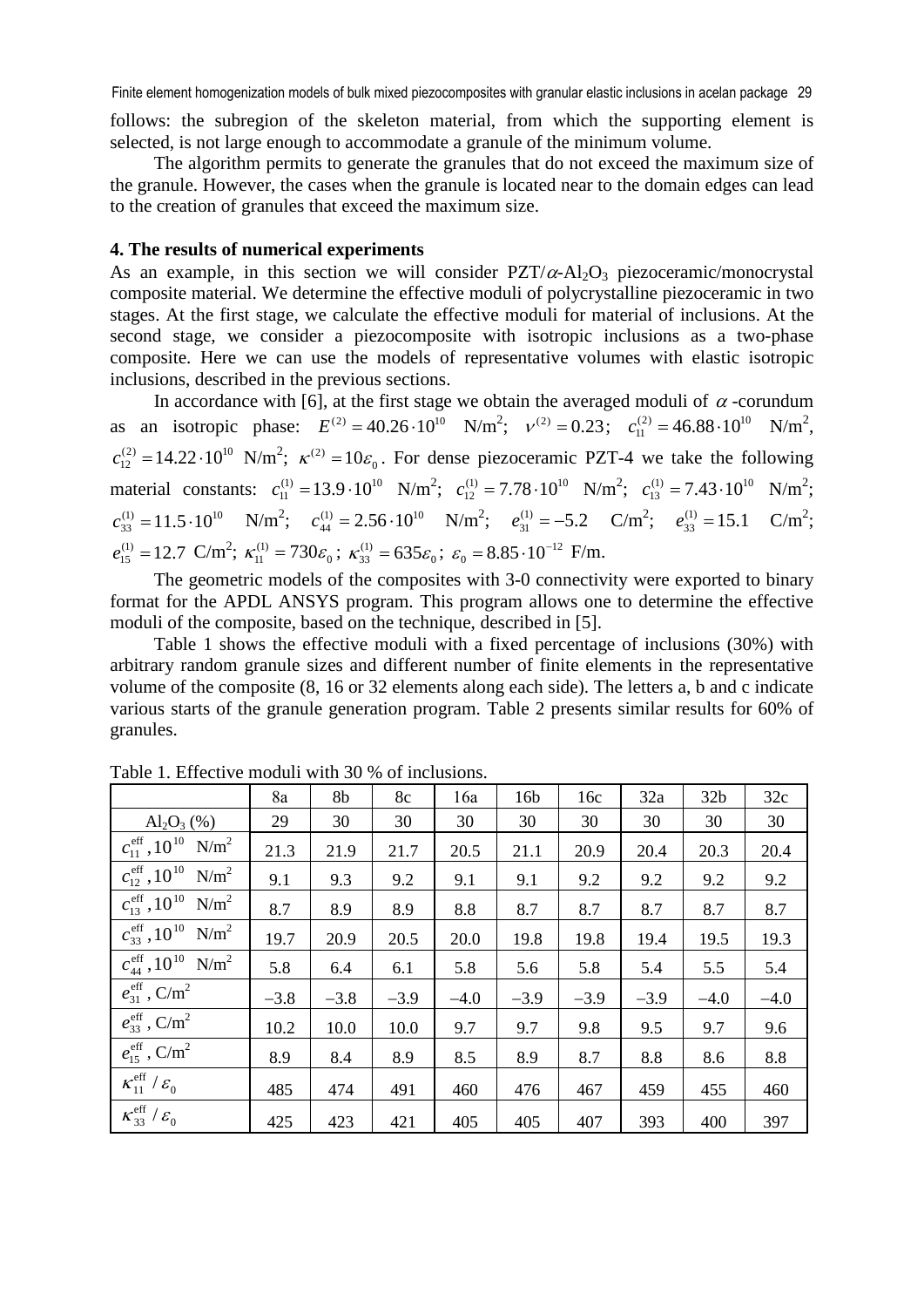Table 3 shows the effective moduli of the composite for various maximum granule sizes. The granule size is determined by the maximum and minimum number of finite elements. Calculations are performed for 30% and 60% inclusions. A representative volume includes 32 elements along each side (323 = 32,768 finite elements).

As can be seen from Tables  $1 - 3$ , the representative volume sizes, as well as random choice of the granules and their sizes generally slightly affect the values of effective moduli, except for the moduli that have smaller values, compared to other moduli of the same types. Obviously, the greatest stability of results is achieved when increasing the number of elements in the representative volume. Thus, the smallest spread of data takes place for the representative volume with 32 elements along each side.

|                                                              | 8a     | 8b     | 8c     | 16a    | 16 <sub>b</sub> | 16c    | 32a    | 32 <sub>b</sub> | 32c    |
|--------------------------------------------------------------|--------|--------|--------|--------|-----------------|--------|--------|-----------------|--------|
| $Al_2O_3$ (%)                                                | 59     | 59     | 64     | 62     | 60              | 62     | 61     | 61              | 61     |
| $c_{11}^{\text{eff}}$ , 10 <sup>10</sup> N/m <sup>2</sup>    | 31.9   | 31.5   | 32.9   | 31.4   | 29.9            | 31.1   | 30.3   | 30.3            | 30.3   |
| $c_{12}^{\text{eff}}$ , 10 <sup>10</sup> N/m <sup>2</sup>    | 11.3   | 10.8   | 11.2   | 11.1   | 11.0            | 11.2   | 11.1   | 11.1            | 11.1   |
| $c_{13}^{\text{eff}}$ , 10 <sup>10</sup> N/m <sup>2</sup>    | 10.5   | 10.9   | 11.0   | 10.6   | 10.6            | 10.6   | 10.6   | 10.6            | 10.5   |
| $c_{33}^{\text{eff}}$ , 10 <sup>10</sup><br>N/m <sup>2</sup> | 30.0   | 31.2   | 32.4   | 30.9   | 30.2            | 30.7   | 30.3   | 30.3            | 30.3   |
| $c_{\rm 44}^{\rm eff}, 10^{10}$<br>$N/m^2$                   | 10.1   | 10.3   | 10.8   | 10.2   | 9.9             | 10.2   | 9.8    | 9.8             | 9.7    |
| $e_{31}^{\text{eff}}$ , C/m <sup>2</sup>                     | $-1.5$ | $-2.4$ | $-2.0$ | $-1.9$ | $-2.2$          | $-1.9$ | $-2.1$ | $-2.0$          | $-2.0$ |
| $e_{33}^{\text{eff}}$ , C/m <sup>2</sup>                     | 4.5    | 5.6    | 4.7    | 4.4    | 4.8             | 4.2    | 4.3    | 4.3             | 4.1    |
| $e_{15}^{\text{eff}}$ , C/m <sup>2</sup>                     | 5.2    | 4.8    | 4.4    | 4.0    | 4.3             | 3.9    | 4.1    | 4.0             | 4.2    |
| $\kappa_{11}^{\text{eff}}/\varepsilon_0$                     | 280    | 272    | 238    | 210    | 226             | 201    | 205    | 202             | 207    |
| $\kappa_{33}^{\rm eff}/\varepsilon_0$                        | 185    | 243    | 203    | 184    | 202             | 175    | 180    | 178             | 171    |

Table 2. Effective moduli with 60 % of inclusions.

|  |  | Table 3. Effective moduli for different sizes of inclusions. |
|--|--|--------------------------------------------------------------|
|  |  |                                                              |

| Size of granule                                           |           |           |           |          |           |           |           |          |
|-----------------------------------------------------------|-----------|-----------|-----------|----------|-----------|-----------|-----------|----------|
| $(min-max)$                                               | $1 - 300$ | $1 - 200$ | $1 - 100$ | $1 - 50$ | $1 - 300$ | $1 - 200$ | $1 - 100$ | $1 - 50$ |
| $Al_2O_3$ (%)                                             | 30        | 30        | 29        | 30       | 61        | 59        | 61        | 57       |
| $c_{11}^{\text{eff}}$ , 10 <sup>10</sup> N/m <sup>2</sup> | 20.3      | 20.2      | 20.3      | 20.5     | 30.2      | 30.1      | 30.5      | 29.3     |
| $c_{12}^{\text{eff}}$ , 10 <sup>10</sup> N/m <sup>2</sup> | 9.2       | 9.2       | 9.2       | 9.2      | 11.1      | 11.0      | 11.1      | 10.9     |
| $c_{13}^{\text{eff}}$ , 10 <sup>10</sup> N/m <sup>2</sup> | 8.7       | 8.8       | 8.7       | 8.7      | 10.5      | 10.0      | 10.6      | 10.3     |
| $c_{33}^{\text{eff}}$ , 10 <sup>10</sup> N/m <sup>2</sup> | 19.4      | 19.2      | 19.3      | 19.5     | 30.3      | 29.8      | 30.3      | 29.1     |
| $c_{\rm 44}^{\rm eff}, 10^{10}~{\rm N/m^2}$               | 5.5       | 5.5       | 5.4       | 5.5      | 9.8       | 9.6       | 9.8       | 9.4      |
| $e_{31}^{\text{eff}}$ , C/m <sup>2</sup>                  | $-4.0$    | $-4.0$    | $-4.0$    | $-3.9$   | $-2.0$    | $-2.0$    | $-2.0$    | $-2.2$   |
| $e_{33}^{\text{eff}}$ , C/m <sup>2</sup>                  | 9.6       | 9.7       | 9.6       | 9.7      | 4.3       | 4.3       | 4.3       | 4.8      |
| $e_{15}^{\text{eff}}$ , C/m <sup>2</sup>                  | 8.7       | 8.6       | 8.7       | 8.6      | 3.8       | 4.3       | 4.0       | 4.3      |
| $\kappa_{11}^{\text{eff}}/\varepsilon_0$                  | 456       | 455       | 460       | 458      | 191       | 214       | 201       | 222      |
| $\kappa_{33}^{\rm eff}/\varepsilon_0$                     | 394       | 398       | 394       | 399      | 178       | 179       | 179       | 201      |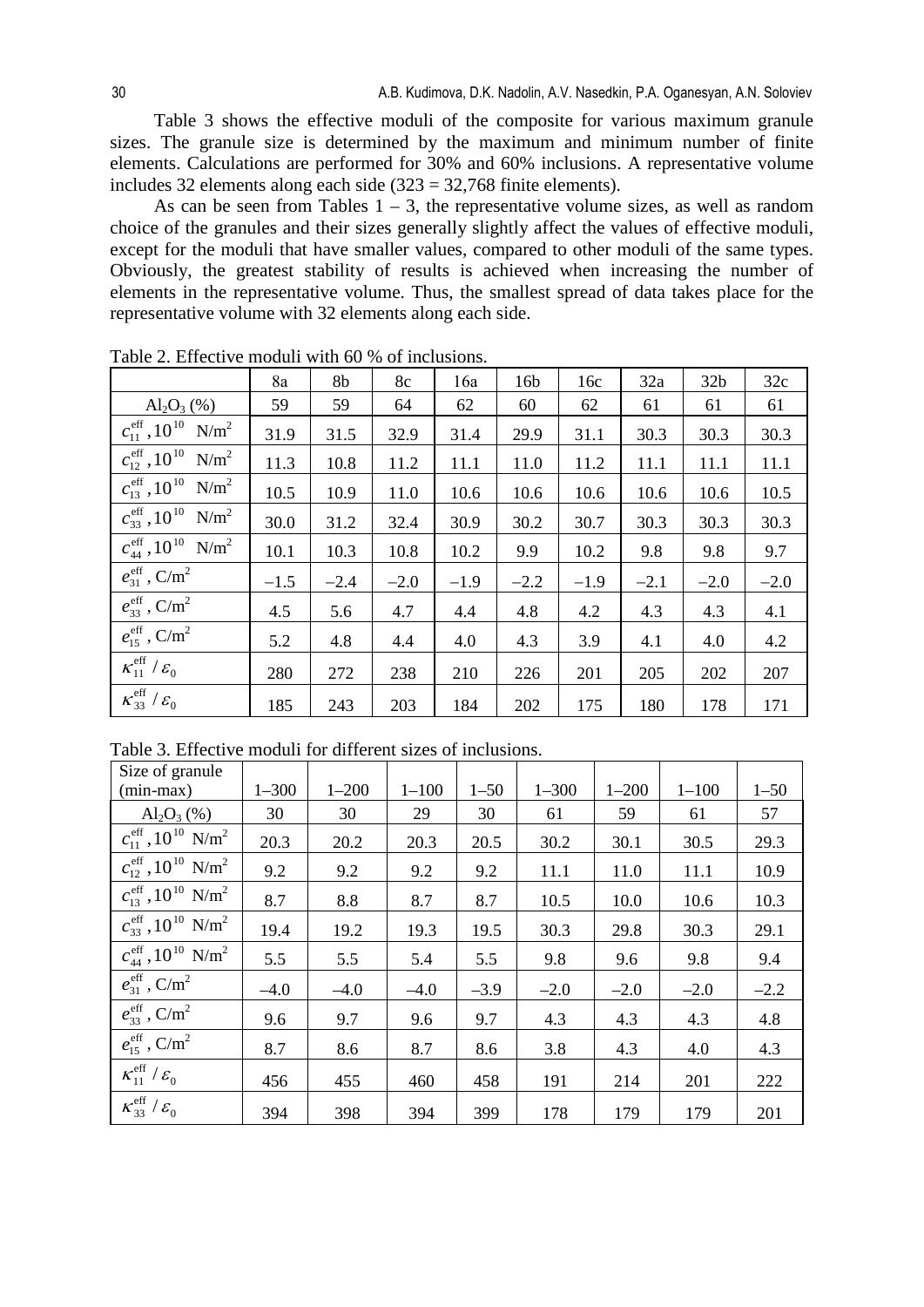Finite element homogenization models of bulk mixed piezocomposites with granular elastic inclusions in acelan package 31

Figures 4 – 6 shows the dependence of the effective properties of the composite on the percentage content of the granule material in the volume at a fixed maximum number of finite elements in the representative volume (32,768 finite elements).

The dependencies shown in Figs.  $4 - 6$  completely correspond to the expected results. Since the inclusions are more rigid than the piezoceramic skeleton, the effective stiffness moduli increase with increasing the percentage of the inclusions. Moreover, since the moduli  $(2)$ 33  $(2)$ 22  $c_{11}^{(2)} = c_{22}^{(2)} = c_{33}^{(2)}$  are the largest, then the effective moduli  $c_{11}^{\text{eff}}$  and  $c_{33}^{\text{eff}}$  grow faster than other moduli. In addition, since the inclusions are purely elastic and have small dielectric permittivities, both the effective piezomoduli and the effective dielectric permittivities decrease in magnitude with an increase in the inclusions fraction.



**Fig. 4**. Dependence of elastic stiffness moduli on the percentage of granules.



**Fig. 5**. Dependence of piezoelectric moduli on the percentage of granules.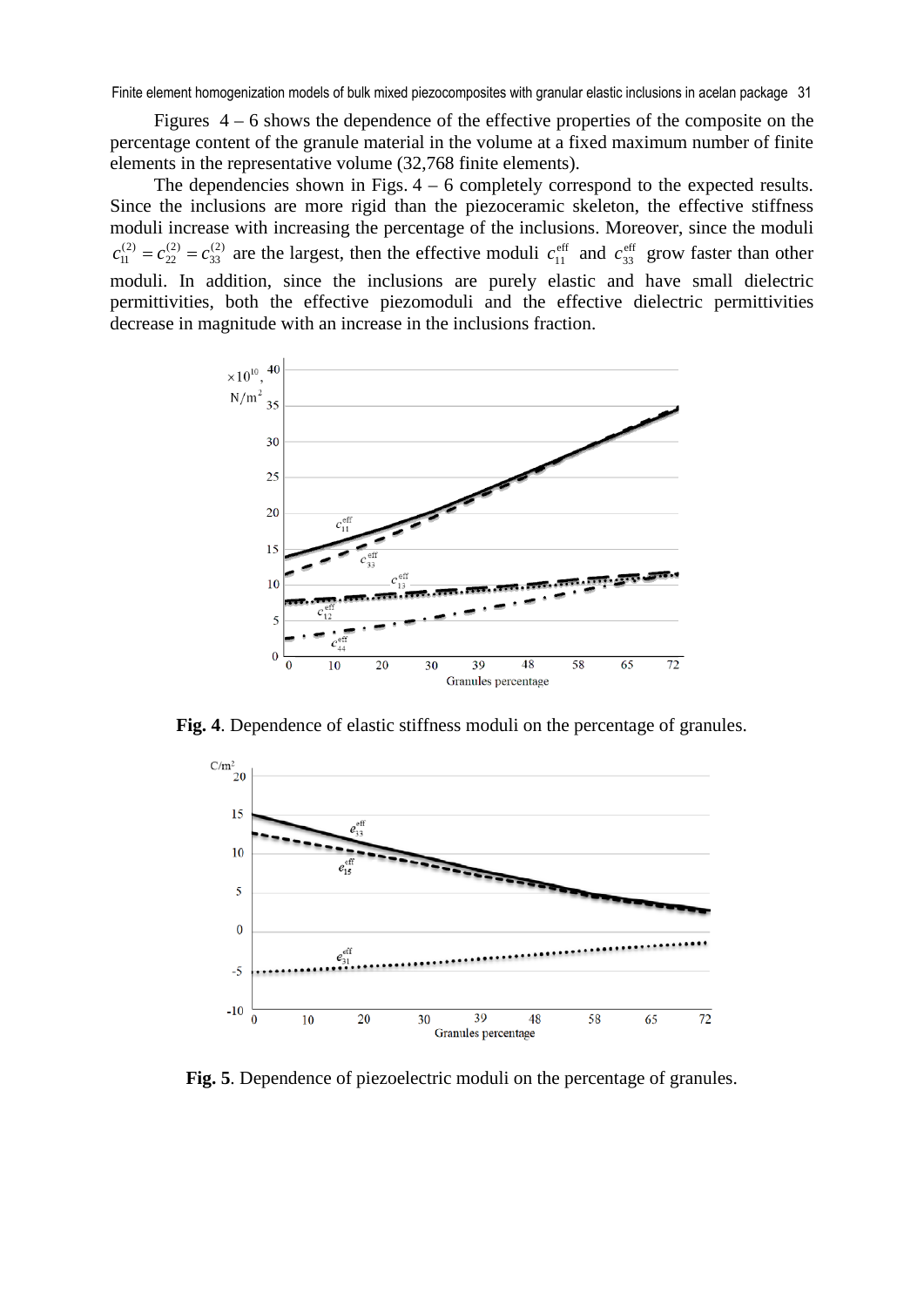

**Fig. 6**. Dependence of dielectric permittivity moduli on the percentage of granules.

We would like to note that the algorithm of the representative volume generation has the following interesting features. Numerical experiments showed that the result of the representative volume generation depend not only on the size of the cluster, but also on the range of the allowed granule sizes. Dimensions of granules are measured in the number of final elements. By default, the algorithm generates the granules with the sizes from 1 to 300 elements. By limiting the range of granule sizes, it is possible to obtain a model with approximately the same size of inclusions. However, in some cases the requirement on inclusion percentage can be violated. An experiment on generating the samples of materials with different fractions of the volume content of granules was carried out using the widest range of sizes 1 – 300 and several narrower ranges. The results of this experiment showed that for a significant range of sizes with a lower threshold the algorithm was able to generate models, corresponding to the input requirements. However, increasing the lower range limit narrows the scope of the algorithm applicability and leads to an increase in the relative deviation from the required percentage of the bulk content of the granule material.

#### **5. Conclusions**

The paper presents the homogenization methods for piezoelectric composites and the algorithm for generating a representative volume with 3-0 connectivity, implemented in the ACELAN-COMPOS package. The algorithm allows adjusting the percentage of granules in the composite, the size of the granules and the number of final elements in the representative volume. Numerical experiments were carried out to determine the range of applicability of the algorithm and to calculate the effective material properties of the composite depending on the input parameters of the algorithm.

*Acknowledgement. The work was supported by the Ministry of Education and Science of Russia, competitive part of state assignment, No. 9.1001.2017/PCh.* 

#### **References**

- [1] A.N. Rybyanets, A.A. Rybyanets // *IEEE Trans. Ultrason. Ferroelectr. Freq. Control* **58(9)** (2011) 1757.
- [2] A. Rybyanets, A. Nasedkin, T. Domashenkina, A. Rybyanets, M. Lugovaya, In: *Proc. 2009 IEEE Ultrason. Symp., Roma, Italy, Sept. 20-23, 2009* (IEEE Publ., 2009), p. 1699.